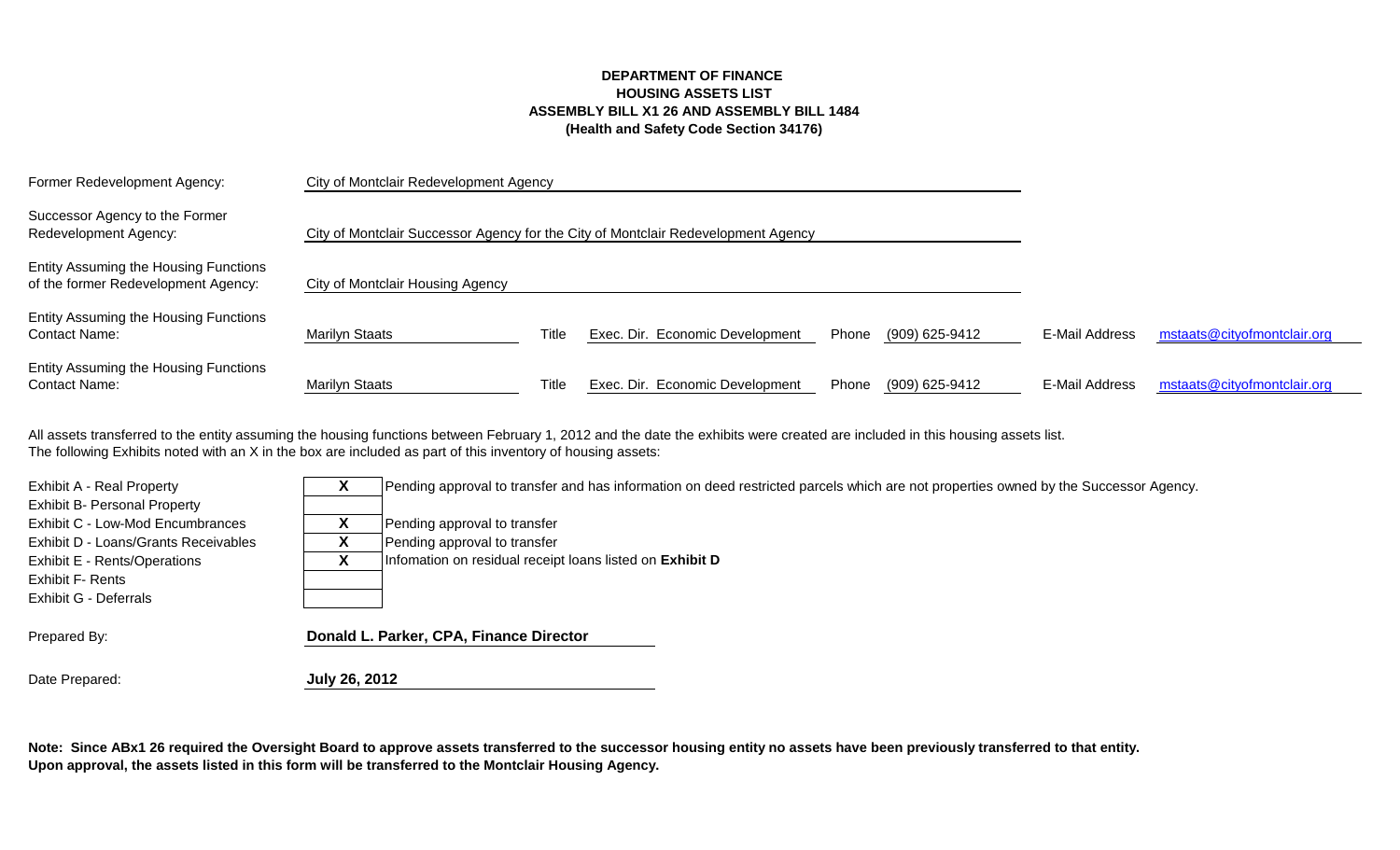| <b>Item</b>     | <b>Type of Asset</b> | <b>Legal Title and Description</b> | <b>Carrying Value of Asset</b> | <b>Total</b><br>square<br>footage | <b>Square</b><br>footage<br>reserved for<br>low-mod<br>housing | Is the property<br>encumbered by a<br>low-mod housing<br>covenant? | Source of low-mod<br>housing covenant | Date of transfer to<br>Housina<br><b>Successor Agency</b> | <b>Construction</b><br>or acquisition<br>cost funded<br>with Low-<br><b>Mod Housing</b><br><b>Fund monies</b> | <b>Construction</b><br><b>or</b><br>acquisition<br>costs funded<br>with other<br><b>RDA funds</b> | <b>Construction or</b><br>acquisition<br>costs funded<br>with non-RDA<br>funds | Date of<br>construction<br>or acquisition<br>by the former<br><b>RDA</b> | Interest in real<br>property<br>(option to<br>purchase,<br>easement, etc.) |
|-----------------|----------------------|------------------------------------|--------------------------------|-----------------------------------|----------------------------------------------------------------|--------------------------------------------------------------------|---------------------------------------|-----------------------------------------------------------|---------------------------------------------------------------------------------------------------------------|---------------------------------------------------------------------------------------------------|--------------------------------------------------------------------------------|--------------------------------------------------------------------------|----------------------------------------------------------------------------|
|                 | <b>Real Estate</b>   | 4113 Kingsley Street               | 336,636.44                     | 20655                             | NA - RE Held                                                   | NA - RE Held                                                       | NA - RE Held                          | Pending                                                   | \$336,636.44                                                                                                  | None                                                                                              | None                                                                           | 02/25/2009                                                               | 12/31/2012 **                                                              |
| 2               | <b>Real Estate</b>   | 4811 Canoga Street                 | <b>Deed Restriction Only</b>   | 10,760                            | 10,760                                                         | Yes - Exp. 2066                                                    | CRL **                                | Held by MHC**                                             | \$665,000                                                                                                     | N/A                                                                                               | N/A                                                                            | 4/7/1989                                                                 | Covenant                                                                   |
| 3               | <b>Real Estate</b>   | 4820 Canoga Street                 | <b>Deed Restriction Only</b>   | 10,760                            | 10,760                                                         | Yes - Exp. 2066                                                    | CRL **                                | Held by MHC**                                             | \$665,000                                                                                                     | N/A                                                                                               | N/A                                                                            | 4/7/1989                                                                 | Covenant                                                                   |
| 4               | <b>Real Estate</b>   | 4791 Canoga Street                 | Deed Restriction Only          | 4,240                             | 4,240                                                          | Yes - Exp. 2066                                                    | CRL **                                | Held by MHC**                                             | \$210,000                                                                                                     | N/A                                                                                               | N/A                                                                            | 12/22/2000                                                               | Covenant                                                                   |
| 5               | <b>Real Estate</b>   | 10333 Pradera Ave.                 | <b>Deed Restriction Only</b>   | 3,456                             | 3,456                                                          | Yes - Exp. 2066                                                    | CRL **                                | Held by MHC**                                             | \$450,000                                                                                                     | N/A                                                                                               | N/A                                                                            | 3/3/2011                                                                 | Covenant                                                                   |
| 6               | <b>Real Estate</b>   | 10380 Pradera Ave.                 | <b>Deed Restriction Only</b>   | 3,552                             | 3,552                                                          | Yes - Exp. 2066                                                    | CRL **                                | Held by MHC**                                             | \$167,500                                                                                                     | N/A                                                                                               | N/A                                                                            | 1/6/1999                                                                 | Covenant                                                                   |
| $\overline{7}$  | <b>Real Estate</b>   | 10390 Pradera Ave.                 | Deed Restriction Only          | 3,552                             | 3,552                                                          | Yes - Exp. 2066                                                    | $CRL$ **                              | Held by MHC**                                             | \$167,500                                                                                                     | N/A                                                                                               | N/A                                                                            | 5/17/2006                                                                | Covenant                                                                   |
| 8               | <b>Real Estate</b>   | 4275 Kingsley Street               | Deed Restriction Only          | 3.994                             | 3.994                                                          | Yes - Exp. 2066                                                    | CRL **                                | Held by MHC**                                             | \$175,000                                                                                                     | N/A                                                                                               | N/A                                                                            | 5/7/1999                                                                 | Covenant                                                                   |
| 9               | <b>Real Estate</b>   | 10313 Amherst Ave.                 | <b>Deed Restriction Only</b>   | 3,994                             | 3,994                                                          | Yes - Exp. 2066                                                    | CRL **                                | Held by MHC**                                             | \$180,000                                                                                                     | N/A                                                                                               | N/A                                                                            | 3/9/2000                                                                 | Covenant                                                                   |
| 10              | <b>Real Estate</b>   | 10323 Amherst Ave.                 | Deed Restriction Only          | 3,994                             | 3,994                                                          | Yes - Exp. 2066                                                    | CRL **                                | Held by MHC**                                             | \$170,000                                                                                                     | N/A                                                                                               | N/A                                                                            | 4/16/1998                                                                | Covenant                                                                   |
| 11              | <b>Real Estate</b>   | 10330 Amherst Ave.                 | Deed Restriction Only          | 3,994                             | 3,994                                                          | Yes - Exp. 2066                                                    | CRL **                                | Held by MHC**                                             | \$200,000                                                                                                     | N/A                                                                                               | N/A                                                                            | 6/14/2001                                                                | Covenant                                                                   |
| 12              | <b>Real Estate</b>   | 10333 Amherst Ave.                 | <b>Deed Restriction Only</b>   | 3,994                             | 3,994                                                          | Yes - Exp. 2066                                                    | CRL **                                | Held by MHC**                                             | \$170,000                                                                                                     | N/A                                                                                               | N/A                                                                            | 3/12/1999                                                                | Covenant                                                                   |
| 13              | <b>Real Estate</b>   | 10380 Amherst Ave.                 | Deed Restriction Only          | 3.994                             | 3.994                                                          | Yes - Exp. 2066                                                    | CRL **                                | Held by MHC**                                             | \$205,000                                                                                                     | N/A                                                                                               | N/A                                                                            | 3/21/2001                                                                | Covenant                                                                   |
| 14              | <b>Real Estate</b>   | 10383 Amherst Ave.                 | <b>Deed Restriction Only</b>   | 3,994                             | 3.994                                                          | Yes - Exp. 2066                                                    | CRL **                                | Held by MHC**                                             | \$180,000                                                                                                     | N/A                                                                                               | N/A                                                                            | 3/9/2000                                                                 | Covenant                                                                   |
| 15              | <b>Real Estate</b>   | 10390 Amherst Ave.                 | Deed Restriction Only          | 3.994                             | 3,994                                                          | Yes - Exp. 2066                                                    | CRL **                                | Held by MHC**                                             | \$255,000                                                                                                     | N/A                                                                                               | N/A                                                                            | 7/24/2003                                                                | Covenant                                                                   |
| 16              | <b>Real Estate</b>   | 10410 Amherst Ave.                 | <b>Deed Restriction Only</b>   | 3,994                             | 3,994                                                          | Yes - Exp. 2066                                                    | CRL **                                | Held by MHC**                                             | \$153,000                                                                                                     | N/A                                                                                               | N/A                                                                            | 9/17/1999                                                                | Covenant                                                                   |
| 17              | <b>Real Estate</b>   | 10079 Central Ave.                 | <b>Deed Restriction Only</b>   | 1,185                             | 1,185                                                          | Yes - Exp. 2066                                                    | CRL **                                | Held by MHC**                                             | \$102,500                                                                                                     | N/A                                                                                               | N/A                                                                            | 10/2/1997                                                                | Covenant                                                                   |
| 18              | <b>Real Estate</b>   | 10087 Central Ave.                 | <b>Deed Restriction Only</b>   | 1.128                             | 1.128                                                          | Yes - Exp. 2066                                                    | CRL **                                | Held by MHC**                                             | \$67,500                                                                                                      | N/A                                                                                               | N/A                                                                            | 10/22/1997                                                               | Covenant                                                                   |
| 19              | <b>Real Estate</b>   | 9815 Central Avenue                | Deed Restriction Only          | 888                               | 888                                                            | Yes - Exp. 2066                                                    | CRL **                                | Held by MHC**                                             | \$85,500                                                                                                      | N/A                                                                                               | N/A                                                                            | 5/28/1999                                                                | Covenant                                                                   |
| 20              | <b>Real Estate</b>   | 5290 Orchard Street                | Deed Restriction Only          | 1,213                             | 1,213                                                          | Yes - Exp. 2066                                                    | CRL **                                | Held by MHC**                                             | \$113,300                                                                                                     | N/A                                                                                               | N/A                                                                            | 5/26/1999                                                                | Covenant                                                                   |
| 21              | <b>Real Estate</b>   | 10215 Central Ave.                 | <b>Deed Restriction Only</b>   | 1,075                             | 1,075                                                          | Yes - Exp. 2066                                                    | CRL **                                | Held by MHC**                                             | \$125,800                                                                                                     | N/A                                                                                               | N/A                                                                            | 3/31/2000                                                                | Covenant                                                                   |
| 22              | <b>Real Estate</b>   | 10235 Central Ave                  | <b>Deed Restriction Only</b>   | 900                               | 900                                                            | Yes - Exp. 2066                                                    | CRL **                                | Held by MHC**                                             | \$87,550                                                                                                      | N/A                                                                                               | N/A                                                                            | 5/21/1999                                                                | Covenant                                                                   |
| 23              | <b>Real Estate</b>   | 9741 Central Ave.                  | Deed Restriction Only          | 818                               | 818                                                            | Yes - Exp. 2066                                                    | CRL **                                | Held by MHC**                                             | \$110,000                                                                                                     | N/A                                                                                               | N/A                                                                            | 3/13/2000                                                                | Covenant                                                                   |
| 24              | <b>Real Estate</b>   | 9751 Central Ave.                  | Deed Restriction Only          | 744                               | 744                                                            | Yes - Exp. 2066                                                    | CRL **                                | Held by MHC**                                             | \$110,000                                                                                                     | N/A                                                                                               | N/A                                                                            | 3/13/2000                                                                | Covenant                                                                   |
| 25              | <b>Real Estate</b>   | 9761 Central Ave.                  | Deed Restriction Only          | 730                               | 730                                                            | Yes - Exp. 2066                                                    | CRL **                                | Held by MHC**                                             | \$110,000                                                                                                     | N/A                                                                                               | N/A                                                                            | 3/13/2000                                                                | Covenant                                                                   |
| 26              | <b>Real Estate</b>   | 9644 Central Ave.                  | <b>Deed Restriction Only</b>   | 1,121                             | 1,121                                                          | Yes - Exp. 2066                                                    | CRL **                                | Held by MHC**                                             | \$165,000                                                                                                     | N/A                                                                                               | N/A                                                                            | 11/25/2002                                                               | Covenant                                                                   |
| 27              | <b>Real Estate</b>   | 9945 Central Ave.                  | <b>Deed Restriction Only</b>   | 1,196                             | 1,196                                                          | Yes - Exp. 2066                                                    | CRL **                                | Held by MHC**                                             | \$115,000                                                                                                     | N/A                                                                                               | N/A                                                                            | 6/28/2000                                                                | Covenant                                                                   |
| $\overline{28}$ | <b>Real Estate</b>   | 9963 Central Ave.                  | Deed Restriction Only          | 1.196                             | 1,196                                                          | Yes - Exp. 2066                                                    | CRL **                                | Held by MHC**                                             | \$170,000                                                                                                     | N/A                                                                                               | N/A                                                                            | 12/19/2002                                                               | Covenant                                                                   |
| 29              | <b>Real Estate</b>   | 5225 Palo Verde St.                | <b>Deed Restriction Only</b>   | 1,312                             | 1,312                                                          | Yes - Exp. 2066                                                    | CRL **                                | Held by MHC**                                             | \$110,000                                                                                                     | N/A                                                                                               | N/A                                                                            | 1/11/2001                                                                | Covenant                                                                   |
| 30              | <b>Real Estate</b>   | 5444 Palo Verde St.                | <b>Deed Restriction Only</b>   | 2,432                             | 2,432                                                          | Yes - Exp. 2066                                                    | CRL **                                | Held by MHC**                                             | \$350,000                                                                                                     | N/A                                                                                               | N/A                                                                            | 3/7/2011                                                                 | Covenant                                                                   |
| 31              | <b>Real Estate</b>   | 10291 Greenwood Ave.               | Deed Restriction Only          | 1,143                             | 1,143                                                          | Yes - Exp. 2066                                                    | CRL **                                | Held by MHC**                                             | \$110,000                                                                                                     | N/A                                                                                               | N/A                                                                            | 6/23/1999                                                                | Covenant                                                                   |
| 32<br>33        | <b>Real Estate</b>   | 9448 Carrillo Ave.                 | Deed Restriction Only          | 1,416                             | 1,416                                                          | Yes - Exp. 2066                                                    | CRL **<br>CRL **                      | Held by MHC**                                             | \$148,000                                                                                                     | N/A                                                                                               | N/A                                                                            | 12/18/2001                                                               | Covenant                                                                   |
|                 | <b>Real Estate</b>   | 9010 Fremont Ave.                  | Deed Restriction Only          | 1,474                             | 1,474                                                          | Yes - Exp. 2066                                                    |                                       | Held by MHC**                                             | \$225.000                                                                                                     | N/A                                                                                               | N/A                                                                            | 3/10/2010                                                                | Covenant                                                                   |
| 34              | <b>Real Estate</b>   | 10327 Fremont Ave.                 | <b>Deed Restriction Only</b>   | 1,404                             | 1,404                                                          | Yes - Exp. 2039                                                    | CRL **                                | Held by HH**                                              | \$75,000                                                                                                      | N/A                                                                                               | \$100,000                                                                      | 8/4/2003                                                                 | Covenant                                                                   |
| 35              | <b>Real Estate</b>   | 10410 Pradera Ave                  | <b>Deed Restriction Only</b>   | 86,580                            | 86,580                                                         | Yes - Exp. 2061                                                    | <b>CRL/Tax Credits</b>                | Held by NCR**                                             | \$1,443,765                                                                                                   | N/A                                                                                               | \$12,100,000                                                                   | N/A                                                                      | <b>Trust Deed</b>                                                          |
| 36              | <b>Real Estate</b>   | 10355 Mills Ave.                   | <b>Deed Restriction Only</b>   | 68,999                            | 68,999                                                         | Yes - Exp. 2064                                                    | CRL/HUD                               | Held by NCR**                                             | \$1,528,280                                                                                                   | N/A                                                                                               | \$15,529,000                                                                   | N/A                                                                      | <b>Trust Deed</b>                                                          |
| 37<br>38        | <b>Real Estate</b>   | 10319 Mills Ave.                   | Deed Restriction Only          | 61.000                            | 61.000                                                         | Yes - Exp. 2065                                                    | <b>CRL/Tax Credits</b>                | Held by NCR**                                             | \$3,633,084                                                                                                   | N/A                                                                                               | \$14,250,000                                                                   | N/A                                                                      | <b>Trust Deed</b>                                                          |
|                 | <b>Real Estate</b>   | 10350 Kimberly Ave.                | Deed Restriction Only          | 12,624                            | 1,350                                                          | Yes - Exp. 2063                                                    | CRL **                                | Held by JDD**                                             | \$75,000                                                                                                      | N/A                                                                                               | \$80,000                                                                       | N/A                                                                      | Covenant                                                                   |
| 39              | <b>Real Estate</b>   | Villa Montclair Mobile Homes       | Deed Restriction Only          | 97 units                          | 74 units                                                       | Yes - Exp. 2029                                                    | CRL **                                | Held by AC**                                              | \$325,000                                                                                                     | N/A                                                                                               | \$3,645,000                                                                    | N/A                                                                      | <b>Trust Deed</b>                                                          |
| 40<br>41        | <b>Real Estate</b>   | Monterey Manor Mobile Homes        | <b>Deed Restriction Only</b>   | N/A<br>N/A                        | N/A<br>N/A                                                     | Yes - Exp. 2031                                                    | CRL **<br>CRL **                      | Held by AC**                                              | \$750,000                                                                                                     | N/A<br>N/A                                                                                        | \$6,360,000                                                                    | N/A<br>N/A                                                               | <b>Trust Deed</b>                                                          |
|                 | <b>Real Estate</b>   | Hacienda Mobile Home Park          | <b>Deed Restriction Only</b>   |                                   |                                                                | Yes - Exp. 2032                                                    |                                       | Held by AC**                                              | \$1,400,000                                                                                                   |                                                                                                   | \$10,750,000                                                                   |                                                                          | <b>Trust Deed</b>                                                          |

JDD - Jose & Deborah Dominguez

CRL - California Redevelopment Law

**\*\*** Option to purchase at Agency's costs with National Community Renaissance. Property is unimproved real estate at this time.

\*\* Abreviations:

AC - Augusta Communities, LLC

HH - Habitat for Humanity

MHC - Montclair Housing Corporation

NCR - National Community Renaissance

a/ Asset types may include low-mod housing, mixed-income housing, low-mod housing with commercial space, mixed-income housing with commercial space.

b/ May include California Redevelopment Law, tax credits, state bond indentures, and federal funds requirements.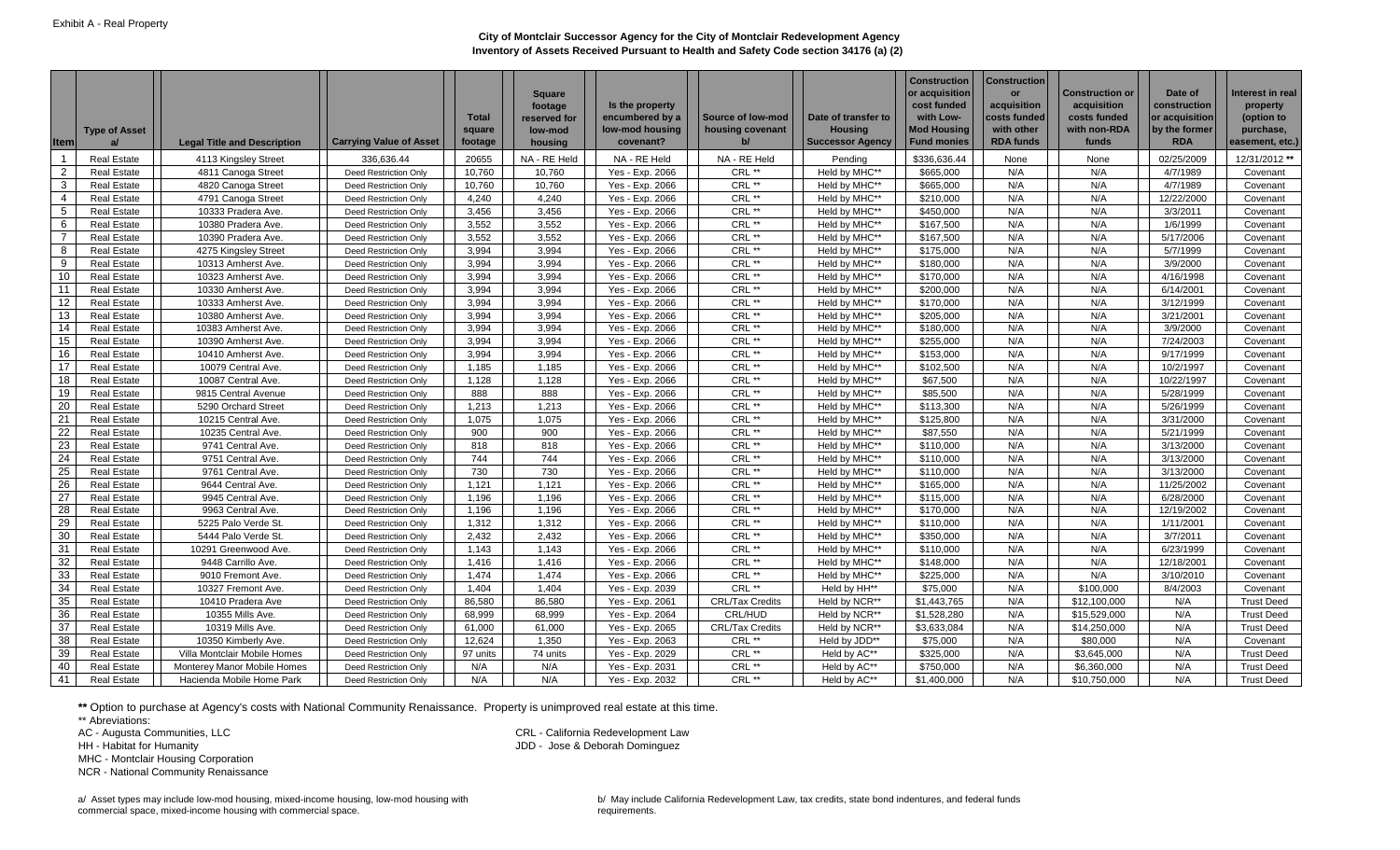| Item #          | Type of housing built or<br>acquired with enforceably<br>obligated funds a/ | Date contract for<br><b>Enforceable</b><br><b>Obligation was</b><br>executed | <b>Contractual counterparty</b>       | <b>Total amount</b><br>currently owed<br>for the<br><b>Enforceable</b><br>Obligation | Is the property<br>encumbered<br>by a low-mod<br>housing<br>covenant? | Source of low<br>mod housing<br>covenant b/ | <b>Current</b><br>owner of the<br>property | Construction or<br>acquisition cost<br>funded with<br>Low-Mod<br><b>Housing Fund</b><br>monies | <b>Construction or</b><br>acquisition costs<br>funded with<br>other RDA funds | <b>Construction</b><br>or acquisition<br>costs funded<br>with non-RDA<br>funds | Date of<br>construction or<br>acquisition of<br>the property |
|-----------------|-----------------------------------------------------------------------------|------------------------------------------------------------------------------|---------------------------------------|--------------------------------------------------------------------------------------|-----------------------------------------------------------------------|---------------------------------------------|--------------------------------------------|------------------------------------------------------------------------------------------------|-------------------------------------------------------------------------------|--------------------------------------------------------------------------------|--------------------------------------------------------------|
|                 |                                                                             |                                                                              |                                       |                                                                                      |                                                                       |                                             |                                            |                                                                                                |                                                                               |                                                                                |                                                              |
| $\overline{1}$  | <b>Replacement Housing</b>                                                  | 06/20/2011                                                                   | <b>Montclair Housing Corporation</b>  | 1,000,000.00                                                                         | NA - Pending                                                          | NA - Pendina                                | NA - Pending                               | NA - Pendina                                                                                   | NA - Pendina                                                                  | NA - Pending                                                                   | NA - Pending                                                 |
| $\overline{2}$  |                                                                             |                                                                              |                                       |                                                                                      |                                                                       |                                             |                                            |                                                                                                |                                                                               |                                                                                |                                                              |
| $\mathbf{3}$    | Contractual Services:                                                       |                                                                              |                                       |                                                                                      |                                                                       |                                             |                                            |                                                                                                |                                                                               |                                                                                |                                                              |
| 4               | <b>Homebuyers Assistance</b>                                                | 12/20/93                                                                     | <b>US Bank</b>                        | 2,000.00                                                                             | <b>NA</b>                                                             | <b>NA</b>                                   | <b>NA</b>                                  | <b>NA</b>                                                                                      | <b>NA</b>                                                                     | <b>NA</b>                                                                      | <b>NA</b>                                                    |
|                 | Program Agreement<br>Homebuyers Assistance                                  |                                                                              |                                       |                                                                                      |                                                                       |                                             |                                            |                                                                                                |                                                                               |                                                                                |                                                              |
| $5\overline{)}$ | Program Agreement                                                           | 12/20/93                                                                     | US Bank                               | 304.00                                                                               | <b>NA</b>                                                             | <b>NA</b>                                   | <b>NA</b>                                  | <b>NA</b>                                                                                      | <b>NA</b>                                                                     | <b>NA</b>                                                                      | <b>NA</b>                                                    |
| 6               | <b>Contract for Professional</b><br>Service                                 | Month to Month                                                               | Landscape<br>Maintenance<br>Unlimited | 4,000.00                                                                             | <b>NA</b>                                                             | <b>NA</b>                                   | <b>NA</b>                                  | <b>NA</b>                                                                                      | <b>NA</b>                                                                     | <b>NA</b>                                                                      | <b>NA</b>                                                    |
| $\overline{7}$  | <b>Employee Costs</b>                                                       |                                                                              | <b>Employees of Agency</b>            | 136,490.51                                                                           | <b>NA</b>                                                             | <b>NA</b>                                   | <b>NA</b>                                  | <b>NA</b>                                                                                      | <b>NA</b>                                                                     | <b>NA</b>                                                                      | <b>NA</b>                                                    |
| 8               | <b>Contract Legal Services</b>                                              | 12/09/81                                                                     | Stradling, Yocca, Carlson &<br>Rauth  | 48,000.00                                                                            | <b>NA</b>                                                             | <b>NA</b>                                   | <b>NA</b>                                  | <b>NA</b>                                                                                      | <b>NA</b>                                                                     | <b>NA</b>                                                                      | <b>NA</b>                                                    |
|                 |                                                                             |                                                                              |                                       |                                                                                      |                                                                       |                                             |                                            |                                                                                                |                                                                               |                                                                                |                                                              |
| 9               | Office Supplies                                                             |                                                                              | <b>Staples/Office Depot</b>           | 400.00                                                                               | <b>NA</b>                                                             | <b>NA</b>                                   | <b>NA</b>                                  | <b>NA</b>                                                                                      | <b>NA</b>                                                                     | <b>NA</b>                                                                      | <b>NA</b>                                                    |
| 10              | <b>Contract Legal Services</b>                                              | 03/01/03                                                                     | Robbins and Holdaway                  | 2,000.00                                                                             | <b>NA</b>                                                             | <b>NA</b>                                   | <b>NA</b>                                  | <b>NA</b>                                                                                      | <b>NA</b>                                                                     | <b>NA</b>                                                                      | <b>NA</b>                                                    |
| 11              | Maintenance Contract                                                        |                                                                              | <b>Buchbinder Maintenance</b>         | 3,000.00                                                                             | <b>NA</b>                                                             | <b>NA</b>                                   | <b>NA</b>                                  | <b>NA</b>                                                                                      | <b>NA</b>                                                                     | <b>NA</b>                                                                      | <b>NA</b>                                                    |
| 12              | <b>Housing Improvement Fees</b>                                             | 06/21/11                                                                     | Neighborhood Partnership<br>Housing   | 5,400.00                                                                             | <b>NA</b>                                                             | <b>NA</b>                                   | <b>NA</b>                                  | <b>NA</b>                                                                                      | <b>NA</b>                                                                     | <b>NA</b>                                                                      | <b>NA</b>                                                    |
| 13              | <b>Housing Improvement Fees</b>                                             | 06/21/12                                                                     | Neighborhood Partnership<br>Housing   | 30,000.00                                                                            | <b>NA</b>                                                             | <b>NA</b>                                   | <b>NA</b>                                  | <b>NA</b>                                                                                      | <b>NA</b>                                                                     | <b>NA</b>                                                                      | <b>NA</b>                                                    |
| 14              | Subtotal                                                                    |                                                                              |                                       | 1,231,594.51                                                                         |                                                                       |                                             |                                            |                                                                                                |                                                                               |                                                                                |                                                              |
| 15              |                                                                             |                                                                              |                                       |                                                                                      |                                                                       |                                             |                                            |                                                                                                |                                                                               |                                                                                |                                                              |
| 16              |                                                                             |                                                                              |                                       |                                                                                      |                                                                       |                                             |                                            |                                                                                                |                                                                               |                                                                                |                                                              |
| 17              |                                                                             |                                                                              |                                       |                                                                                      |                                                                       |                                             |                                            |                                                                                                |                                                                               |                                                                                |                                                              |
| $\overline{18}$ |                                                                             |                                                                              |                                       |                                                                                      |                                                                       |                                             |                                            |                                                                                                |                                                                               |                                                                                |                                                              |
| 19              |                                                                             |                                                                              |                                       |                                                                                      |                                                                       |                                             |                                            |                                                                                                |                                                                               |                                                                                |                                                              |
| 20              |                                                                             |                                                                              |                                       |                                                                                      |                                                                       |                                             |                                            |                                                                                                |                                                                               |                                                                                |                                                              |

a/ May include low-mod housing, mixed-income housing, low-mod housing with commercial space, mixedincome housing with commercial space.

b/ May include California Redevelopment Law, tax credits, state bond indentures, and federal funds requirements.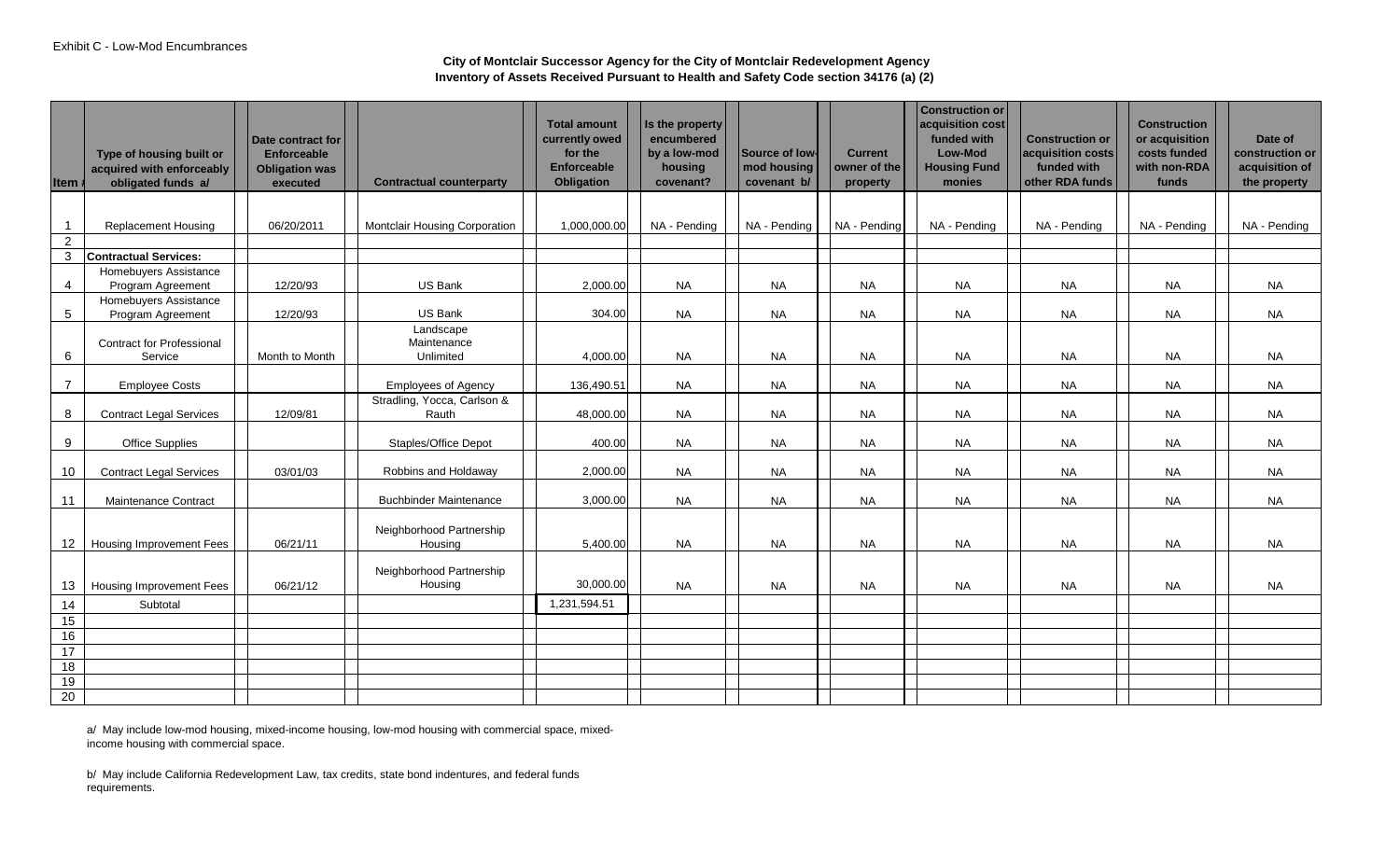| Item#          | Was the Low-<br><b>Mod Housing</b><br><b>Fund amount</b><br>issued for a<br>loan or a<br>grant? | Amount of the loan<br>or grant | Date the loan or<br>grant was issued | Person or entity to whom<br>the loan or grant was<br><b>issued</b> | Purpose for which the funds<br>were loaned or granted | Are there contractual<br>requirements specifying the<br>purposes for which the<br>funds may be used? | Repayment date, if the funds<br>are for a loan | Interest rate of<br>loan | <b>Current</b><br>outstanding loan<br>balance |
|----------------|-------------------------------------------------------------------------------------------------|--------------------------------|--------------------------------------|--------------------------------------------------------------------|-------------------------------------------------------|------------------------------------------------------------------------------------------------------|------------------------------------------------|--------------------------|-----------------------------------------------|
| -1             | Yes                                                                                             | 212,000.00                     | 1998                                 | <b>Housing Corporation</b>                                         | Operating Loan                                        | <b>Housing Rehabilitation</b>                                                                        | When Available                                 | 6.00%                    | 165,680.61                                    |
| $\overline{2}$ | Yes                                                                                             | 25,000.00                      | 1999                                 | Housing Corporation                                                | Operating Loan                                        | <b>Housing Rehabilitation</b>                                                                        | When Available                                 | 5.00%                    | 437.00                                        |
| 3              | Yes                                                                                             | 20,000.00                      | 1999                                 | <b>Housing Corporation</b>                                         | Operating Loan                                        | <b>Housing Rehabilitation</b>                                                                        | When Available                                 | 5.00%                    | 14,491.00                                     |
| 4              | Yes                                                                                             | 465,000.00                     | 2000                                 | <b>Housing Corporation</b>                                         | Operating Loan                                        | <b>Housing Rehabilitation</b>                                                                        | When Available                                 | 5.00%                    | 465,000.00                                    |
| 5              | Yes                                                                                             | 60,000.00                      | 2001                                 | <b>Housing Corporation</b>                                         | Operating Loan                                        | <b>Housing Rehabilitation</b>                                                                        | When Available                                 | 5.00%                    | 45,222.00                                     |
| 6              | Yes                                                                                             | 25,000.00                      | 2002                                 | <b>Housing Corporation</b>                                         | Operating Loan                                        | Housing Rehabilitation                                                                               | When Available                                 | 5.00%                    | 441.00                                        |
| $\overline{7}$ | Yes                                                                                             | 35,000.00                      | 2003                                 | <b>Housing Corporation</b>                                         | Operating Loan                                        | <b>Housing Rehabilitation</b>                                                                        | When Available                                 | 5.00%                    | 35,000.00                                     |
| 8              | Yes                                                                                             | 20,000.00                      | 2003                                 | <b>Housing Corporation</b>                                         | Operating Loan                                        | <b>Housing Rehabilitation</b>                                                                        | When Available                                 | 5.00%                    | 20,000.00                                     |
| 9              | Yes                                                                                             | 30,000.00                      | 2003                                 | <b>Housing Corporation</b>                                         | Operating Loan                                        | <b>Housing Rehabilitation</b>                                                                        | When Available                                 | 5.00%                    | 30.000.00                                     |
| 10             | Yes                                                                                             | 25,000.00                      | 2004                                 | <b>Housing Corporation</b>                                         | Operating Loan                                        | <b>Housing Rehabilitation</b>                                                                        | When Available                                 | 5.00%                    | 25,000.00                                     |
| 11             | Yes                                                                                             | 1,100,000.00                   | 2005                                 | <b>Housing Corporation</b>                                         | Operating Loan                                        | Housing Rehabilitation                                                                               | When Available                                 | 5.00%                    | 1,100,000.00                                  |
| 12             | Yes                                                                                             | 750,000.00                     | 2006                                 | <b>Housing Corporation</b>                                         | Operating Loan                                        | <b>Housing Rehabilitation</b>                                                                        | When Available                                 | 5.00%                    | 750.000.00                                    |
| 13             | Yes                                                                                             | 1,307,500.00                   | 2007                                 | <b>Housing Corporation</b>                                         | Operating Loan                                        | <b>Housing Rehabilitation</b>                                                                        | When Available                                 | 5.00%                    | 1,307,500.00                                  |
| 14             | Yes                                                                                             | 500,000.00                     | 2008                                 | <b>Housing Corporation</b>                                         | Operating Loan                                        | <b>Housing Rehabilitation</b>                                                                        | When Available                                 | 5.00%                    | 500,000.00                                    |
| 15             | Yes                                                                                             | 200,000.00                     | 2009                                 | <b>Housing Corporation</b>                                         | Operating Loan                                        | <b>Housing Rehabilitation</b>                                                                        | When Available                                 | 5.00%                    | 200.000.00                                    |
| 16             | Yes                                                                                             | 300,000.00                     | 2010                                 | Housing Corporation                                                | Operating Loan                                        | Housing Rehabilitation                                                                               | When Available                                 | 5.00%                    | 300,000.00                                    |
| 17             | Yes                                                                                             | 400,000.00                     | 2011                                 | <b>Housing Corporation</b>                                         | <b>Operating Loan</b>                                 | <b>Housing Rehabilitation</b>                                                                        | When Available                                 | 5.00%                    | 400,000.00                                    |
| 18             |                                                                                                 | 5,474,500.00                   |                                      |                                                                    |                                                       |                                                                                                      |                                                | Subtotal                 | 5,358,771.61                                  |
| 19             |                                                                                                 |                                |                                      |                                                                    |                                                       |                                                                                                      |                                                |                          |                                               |
| 20             | Yes                                                                                             | 1,528,280.00                   | 07/29/2008                           | San Marino Housing                                                 | <b>Housing Project</b>                                | Yes                                                                                                  | Residual Receipts                              | 3.00%                    | 1,720,092.60                                  |
| 21             | Yes                                                                                             | 1,443,765.00                   | 05/01/2006                           | San Antonio Vista                                                  | <b>Housing Project</b>                                | Yes                                                                                                  | <b>Residual Receipts</b>                       | 3.00%                    | 2,234,866.55                                  |
| 22             | Yes                                                                                             | 3,633,083.72                   | 04/01/2008                           | Vista del Cielo                                                    | <b>Housing Project</b>                                | Yes                                                                                                  | <b>Residual Receipts</b>                       | 3.00%                    | 4, 152, 138.22                                |
| 23             |                                                                                                 | 6,605,128.72                   |                                      |                                                                    |                                                       |                                                                                                      |                                                | Subtotal                 | 8,107,097.37                                  |
| 24             |                                                                                                 |                                |                                      |                                                                    |                                                       |                                                                                                      |                                                |                          |                                               |
| 25             | Yes                                                                                             | 325,000.00                     | 1999                                 | Villa Montclair MHP                                                | <b>Housing Project</b>                                | Yes                                                                                                  | <b>Residual Receipts</b>                       | 2.00%                    | 411.922.27                                    |
| 26             | Yes                                                                                             | 750,000.00                     | 2001                                 | Monterey Manor MHP                                                 | <b>Housing Project</b>                                | Yes                                                                                                  | <b>Residual Receipts</b>                       | 2.00%                    | 852,014.93                                    |
| 27             | Yes                                                                                             | 1,400,000.00                   | 2003                                 | Hacienda MHP                                                       | <b>Housing Project</b>                                | Yes                                                                                                  | <b>Residual Receipts</b>                       | 2.00%                    | 1,664,846.09                                  |
| 28             |                                                                                                 | 2,475,000.00                   |                                      |                                                                    |                                                       |                                                                                                      |                                                | Subtotal                 | 2,928,783.29                                  |
| 29             |                                                                                                 |                                |                                      |                                                                    |                                                       |                                                                                                      |                                                |                          |                                               |
| 30             | Yes                                                                                             | 17,025.00                      | 11/01/2002                           | PELAYO, E/C                                                        | Homebuyer Assistance                                  | Yes                                                                                                  | ,Monthly, until paid                           | None                     | 564.00                                        |
| 31             | Yes                                                                                             | 19,350.00                      | 10/01/2002                           | SALDANA, J/M                                                       | Homebuyer Assistance                                  | Yes                                                                                                  | Monthly, until paid                            | None                     | 311.96                                        |
| 32             | Yes                                                                                             | 20,250.00                      | 11/01/2002                           | SALCEDO, C/H                                                       | Homebuyer Assistance                                  | Yes                                                                                                  | Montlhly until paid                            | None                     | 658.12                                        |
| 33             | Yes                                                                                             | 20,000.00                      | 12/01/2002                           | CASAREZ, R/C                                                       | Homebuyer Assistance                                  | Yes                                                                                                  | Monthly until paid                             | None                     | 666.28                                        |
| 34             | Yes                                                                                             | 15,000.00                      | 03/01/2003                           | SIANTURI, J                                                        |                                                       | Yes                                                                                                  | Montlhly until paid                            | None                     | 875.00                                        |
|                | Yes                                                                                             | 20,475.00                      | 04/01/2003                           | DAVIS, J/K                                                         | Homebuyer Assistance<br>Homebuyer Assistance          |                                                                                                      |                                                | None                     | 917.90                                        |
| 35<br>36       | Yes                                                                                             | 25,000.00                      | 05/01/2003                           | NGUYEN, K/L                                                        | Homebuyer Assistance                                  | Yes<br>Yes                                                                                           | Monthly until paid<br>Monthly until paid       | None                     | 1,875.37                                      |
| 37             | Yes                                                                                             | 25,000.00                      | 06/01/2003                           | ROMERO, M                                                          | Homebuyer Assistance                                  | Yes                                                                                                  | Monthly until paid                             | None                     | 2,083.70                                      |
|                |                                                                                                 |                                |                                      |                                                                    |                                                       |                                                                                                      |                                                |                          |                                               |
| 38             | Yes                                                                                             | 25.000.00                      | 07/01/2003                           | ROMERO, R/M                                                        | Homebuyer Assistance                                  | Yes                                                                                                  | Monthly until paid                             | None                     | 2,432.76                                      |
| 39             | Yes                                                                                             | 18,000.00                      | 09/01/2003                           | ANDAZOLA, G                                                        | Homebuyer Assistance                                  | Yes                                                                                                  | Monthly until paid                             | None                     | 2,100.00                                      |
| 40             |                                                                                                 | 205,100.00                     |                                      |                                                                    |                                                       |                                                                                                      |                                                | Subtotal                 | 12,485.09                                     |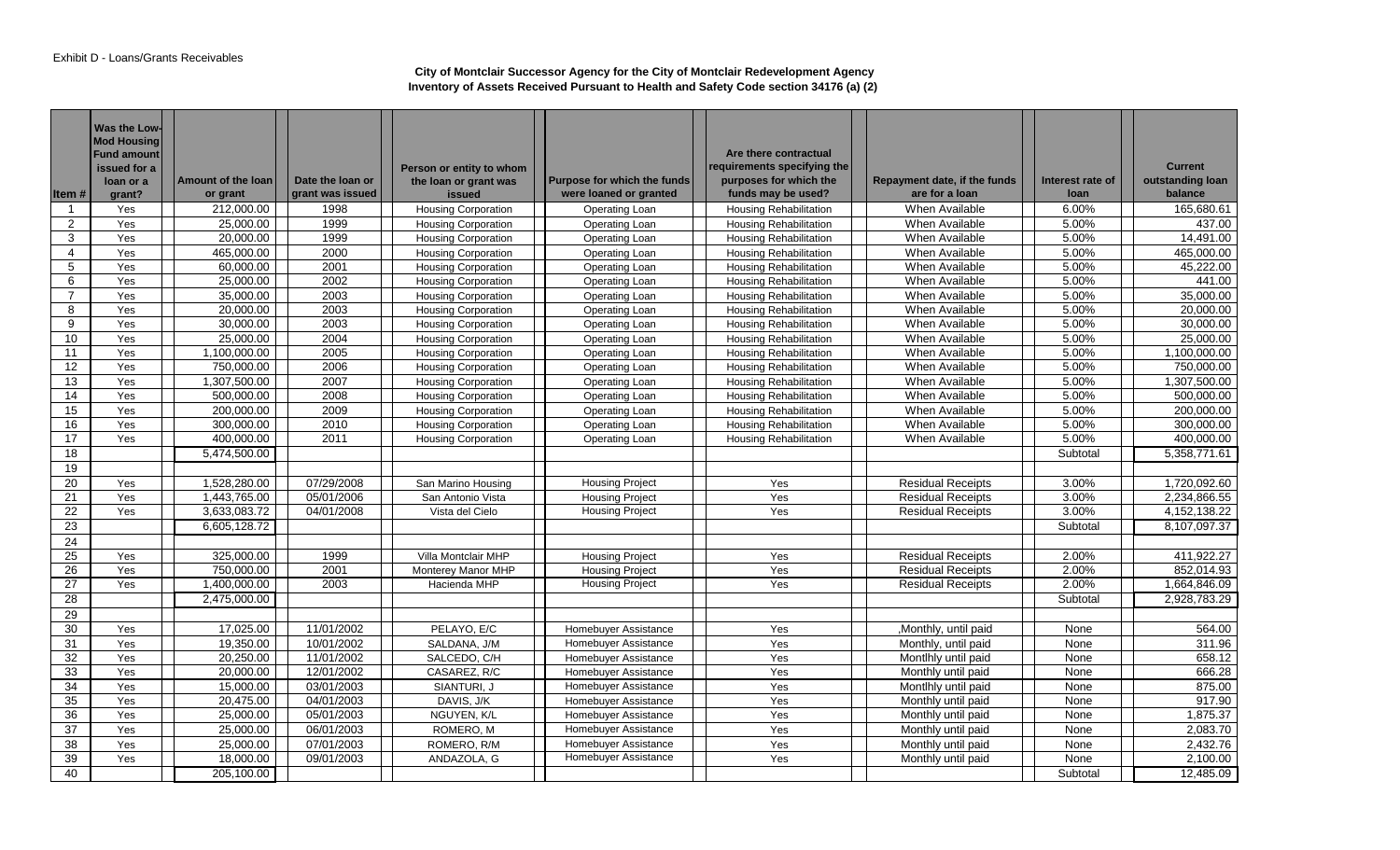| ltem # | Was the Low-<br><b>Mod Housing</b><br><b>Fund amount</b><br>issued for a<br>loan or a<br>grant? | Amount of the loan<br>or grant | Date the loan or<br>grant was issued | Person or entity to whom<br>the loan or grant was<br>issued | <b>Purpose for which the funds</b><br>were loaned or granted | Are there contractual<br>requirements specifying the<br>purposes for which the<br>funds may be used? | Repayment date, if the funds<br>are for a loan | Interest rate of<br>loan | <b>Current</b><br>outstanding loan<br>balance |
|--------|-------------------------------------------------------------------------------------------------|--------------------------------|--------------------------------------|-------------------------------------------------------------|--------------------------------------------------------------|------------------------------------------------------------------------------------------------------|------------------------------------------------|--------------------------|-----------------------------------------------|
| 41     |                                                                                                 |                                |                                      |                                                             |                                                              |                                                                                                      |                                                |                          |                                               |
| 42     | Yes                                                                                             | 27,273.00                      | 3/04/2003                            | NPHS - B. Wicker                                            | <b>Rehabilitation Loan</b>                                   | Yes                                                                                                  | Monthly                                        | 1.50%                    | 10,143.96                                     |
| 43     | Yes                                                                                             | 17,248.68                      | 4/27/2000                            | NPHS - B. Wilbur                                            | <b>Rehabilitation Loan</b>                                   | Yes                                                                                                  | 120 Months Deferred                            | 0.00%                    | 14.248.68                                     |
| 44     | Yes                                                                                             | 23,028.60                      | 9/12/2005                            | NPHS - S. Ramirez                                           | Rehabilitation Loan                                          | Yes                                                                                                  | Monthly                                        | 1.00%                    | 12,030.54                                     |
| 45     | Yes                                                                                             | 25,558.80                      | 10/6/2005                            | NPHS - J. Campos                                            | Rehabilitation Loan                                          | Yes                                                                                                  | Monthly                                        | 1.00%                    | 12,149.91                                     |
| 46     | Yes                                                                                             | 30,000.00                      | 9/14/2005                            | NPHS - T. Dominguez                                         | <b>Rehabilitation Loan</b>                                   | Yes                                                                                                  | Monthly                                        | 1.75%                    | 17,334.42                                     |
| 47     | Yes                                                                                             | 34,720.00                      | 12/31/2009                           | NPHS - R. Alfaro                                            | <b>Rehabilitation Loan</b>                                   | Yes                                                                                                  | 120 Months Deferred                            | 0.00%                    | 29,320.00                                     |
| 48     | Yes                                                                                             | 12,128.00                      | 12/15/2000                           | NPHS - M. Reyes                                             | Rehabilitation Loan                                          | Yes                                                                                                  | Monthly                                        | 2.00%                    | 3,314.29                                      |
| 49     | Yes                                                                                             | 12,526.00                      | 8/02/1999                            | NPHS - J. Vargas                                            | Rehabilitation Loan                                          | Yes                                                                                                  | 180 Months Deferred                            | 2.00%                    | 2,142.65                                      |
| 50     | Yes                                                                                             | 27,244.00                      | 1/13/2010                            | NPHS - N. Chambers                                          | <b>Rehabilitation Loan</b>                                   | Yes                                                                                                  | 120 Months Deferred                            | 0.00%                    | 27,244.00                                     |
| 51     | Yes                                                                                             | 5,000.00                       | 1/13/2009                            | NPHS - D Copeland                                           | <b>Rehabilitation Loan</b>                                   | Yes                                                                                                  | 180 Months Deferred                            | 0.00%                    | 5.000.00                                      |
| 52     | Yes                                                                                             | 23,186.00                      | 4/30/2003                            | NPHS - F. Paredes                                           | <b>Rehabilitation Loan</b>                                   | Yes                                                                                                  | Monthly                                        | 2.00%                    | 21,057.24                                     |
| 53     |                                                                                                 | 237,913.08                     |                                      |                                                             |                                                              |                                                                                                      |                                                | Subtotal                 | 153,985.69                                    |
| 54     |                                                                                                 |                                |                                      |                                                             |                                                              |                                                                                                      |                                                |                          |                                               |
| 55     | Yes                                                                                             | 1,500.00                       | 2/15/2012                            | NPHS-J. Springer                                            | <b>Rehabilitation Grant</b>                                  | Yes                                                                                                  | None                                           | N/A                      | N/A                                           |
| 56     | Yes                                                                                             | 1,500.00                       | 3/12/2012                            | NPHS-S. McGready                                            | <b>Rehabilitation Grant</b>                                  | Yes                                                                                                  | None                                           | N/A                      | N/A                                           |
| 57     | Yes                                                                                             | 1,500.00                       | 5/1/2012                             | NPHS-R. Clark                                               | <b>Rehabilitation Grant</b>                                  | Yes                                                                                                  | None                                           | N/A                      | N/A                                           |
| 58     | Yes                                                                                             | 1,500.00                       | 5/1/2012                             | NPHS-G. Johnson                                             | <b>Rehabilitation Grant</b>                                  | Yes                                                                                                  | None                                           | N/A                      | N/A                                           |
| 59     | Yes                                                                                             | 1,500.00                       | 5/4/2012                             | NPHS-M. Boda                                                | <b>Rehabilitation Grant</b>                                  | Yes                                                                                                  | None                                           | N/A                      | N/A                                           |
| 60     | Yes                                                                                             | 1,500.00                       | 5/4/2012                             | NPHS-J. Morrison                                            | <b>Rehabilitation Grant</b>                                  | Yes                                                                                                  | None                                           | N/A                      | N/A                                           |
| 61     | Yes                                                                                             | 1,500.00                       | 5/9/2012                             | NPHS-A. Land                                                | <b>Rehabilitation Grant</b>                                  | Yes                                                                                                  | None                                           | N/A                      | N/A                                           |
| 62     | Yes                                                                                             | 1,500.00                       | 5/7/2012                             | NPHS-R. Murphy                                              | <b>Rehabilitation Grant</b>                                  | Yes                                                                                                  | None                                           | N/A                      | N/A                                           |
| 63     | Yes                                                                                             | 2,000.00                       | 5/30/2012                            | NPHS-R. Palacios                                            | <b>Rehabilitation Grant</b>                                  | Yes                                                                                                  | None                                           | N/A                      | N/A                                           |
| 64     | Yes                                                                                             | 1,500.00                       | 5/30/2012                            | NPHS-M. Arce                                                | <b>Rehabilitation Grant</b>                                  | Yes                                                                                                  | None                                           | N/A                      | N/A                                           |
| 65     | Yes                                                                                             | 1,500.00                       | 5/30/2012                            | NPHS-J. Alvarado                                            | <b>Rehabilitation Grant</b>                                  | Yes                                                                                                  | None                                           | N/A                      | N/A                                           |
| 66     |                                                                                                 | 17.000.00                      |                                      |                                                             |                                                              |                                                                                                      |                                                |                          |                                               |
| 67     |                                                                                                 |                                |                                      |                                                             |                                                              |                                                                                                      |                                                |                          |                                               |
| 68     |                                                                                                 |                                |                                      |                                                             |                                                              |                                                                                                      |                                                |                          |                                               |
| 69     |                                                                                                 |                                |                                      |                                                             |                                                              |                                                                                                      |                                                |                          |                                               |
| 70     |                                                                                                 |                                |                                      |                                                             |                                                              |                                                                                                      |                                                |                          |                                               |
| 71     |                                                                                                 |                                |                                      |                                                             |                                                              |                                                                                                      |                                                |                          |                                               |
| 72     |                                                                                                 |                                |                                      |                                                             |                                                              |                                                                                                      |                                                |                          |                                               |
| 73     |                                                                                                 |                                |                                      |                                                             |                                                              |                                                                                                      |                                                |                          |                                               |
| 74     |                                                                                                 |                                |                                      |                                                             |                                                              |                                                                                                      |                                                |                          |                                               |
| 75     |                                                                                                 |                                |                                      |                                                             |                                                              |                                                                                                      |                                                |                          |                                               |
| 76     |                                                                                                 |                                |                                      |                                                             |                                                              |                                                                                                      |                                                |                          |                                               |
| 77     |                                                                                                 |                                |                                      |                                                             |                                                              |                                                                                                      |                                                |                          |                                               |
| 78     |                                                                                                 |                                |                                      |                                                             |                                                              |                                                                                                      |                                                |                          |                                               |
| 79     |                                                                                                 |                                |                                      |                                                             |                                                              |                                                                                                      |                                                |                          |                                               |
| 80     |                                                                                                 |                                |                                      |                                                             |                                                              |                                                                                                      |                                                |                          |                                               |